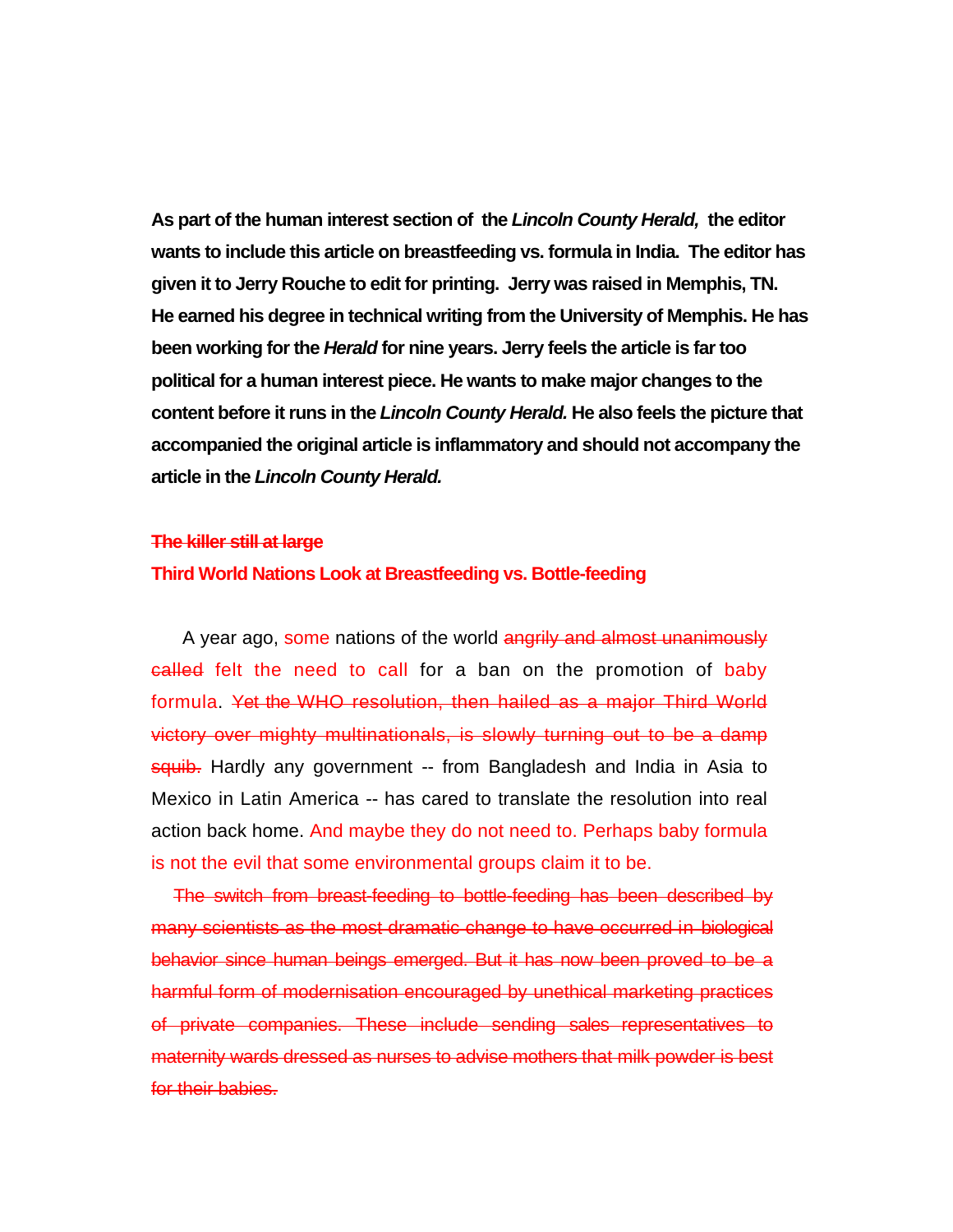India presents probably the most dramatic case of a weakening in political will over the last year to control baby formula companies - notwithstanding Prime Minister Indira Gandhi's rousing speech in Geneva at the WHO. A working group of the ministry of social welfare had formulated a code for marketing of baby formula even before the WHO meeting began in May 1981. The code stipulates not just a ban on advertising of baby formula but also of baby food. But instead of becoming national legislation by now, the code still remains a confidential document. Even though 24 out of 25 members of the working group signed the final report nearly a year ago, the 25th member still has to sign it. Clearly the government is rethinking this drastic decision. The government has not yet stopped advertising of baby formula on television**,** either.

The pressure on the Indian government has come from The managers of the Amul Company, India's leading baby formula manufacturer. Its managers insist that a ban on advertising baby formula is unnecessary because only about two per cent of Indian babies are bottle-fed, and these are mainly rich children with access to clean water. Clean water is a large concern in India.

R K Anand, a leading breast-feeding activist who was a member of the government's working group, strongly disputes these claims of baby formula manufacturers. He points out that studies have shown that the incidence of bottle-feeding in urban areas across India varies from 10 to 28.6 per cent in poor families and 60 per cent in middle class families. In his own hospital -- the Nair Charitable Hospital in Bombay—Anand studied 200 consecutive infants admitted to the pediatric ward. Some 55 per cent of these infants were being bottle-fed. Over three-fourths of the parents earned less than Rs 150, or \$3, per month. Nearly half the mothers bottle feeding were illiterate. Nine out of 10 bottle-fed babies came from homes without continuous water supply. Out of these 200 babies, 13 eventually died. All of them were bottle fed. However, there is no proof that there is a